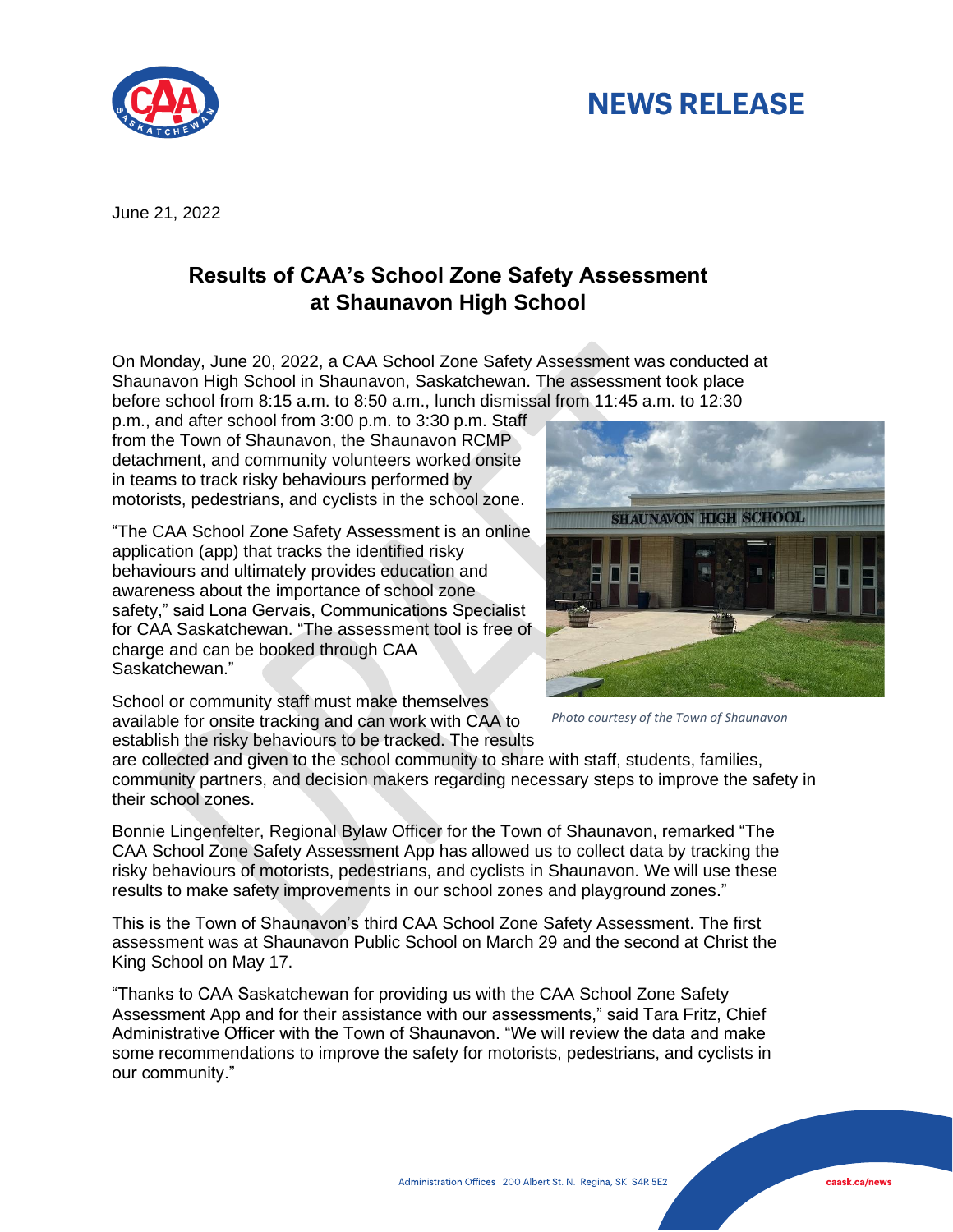



- 2 -

According to the June 20 Shaunavon High School assessment, the top hazardous driving behaviours that motorists perform in the school zone are speeding, failing to stop at stop signs, and not signaling a lane change or to turn. The top risky pedestrian behaviours are jaywalking and failing to look both ways before crossing the street. The top risky cyclist behaviours are not wearing a bicycle helmet and failing to stop at an intersection.

CAA reminds motorists that we can work together to make our school zones safe by:

- $\checkmark$  Observing and obeying the posted speed limits and hours that the speed limits are enforced
- $\checkmark$  Eliminating distracted driving
- $\checkmark$  Obeying traffic laws
- ✓ Understanding and abiding by the 'no stopping' and 'no parking' signage

It's good safety practice for pedestrians to STOP, LOOK, LISTEN and THINK before crossing streets and busy intersections. Students and families, please remember to cross at crosswalks and marked intersections and never jaywalk. Avoid being a distracted pedestrian – be alert and attentive by putting your mobile devices away and removing headphones and earphones.

CAA reminds families and cyclists that bicycles are considered, by law, a vehicle on the road and cyclists must obey the same rules when travelling on the road. If you dismount and walk alongside your bike, you're considered a pedestrian and have the same rights as a pedestrian.

The combined number of risky behaviours at Shaunavon High School during the CAA School Zone Safety Assessment is **213. Detailed results are below.**

Learn more at [caask.ca/schoolzonesafety](http://www.caask.ca/schoolzonesafety) and download the [CAA Family Safety Booklet.](https://cdn.caask.ca/s3fs-public/Communications/CAA%20Family%20Safety%20Booklet%202022%20Spring%20Summer%20Pg1-4-06-09.pdf)

-30-

For further information, contact:

Lona Gervais Communications Specialist CAA Saskatchewan 306.537.5758 [lona.gervais@caask.ca](mailto:lona.gervais@caask.ca) 

Bonnie Lingenfelter Regional Bylaw Officer Town of Shaunavon 306.297.2605 [regionalbylaw@gmail.com](mailto:regionalbylaw@gmail.com)

Tara Fritz Chief Administrative Officer Town of Shaunavon 306.297.2605 [shaunavon@sasktel.net](mailto:shaunavon@sasktel.net)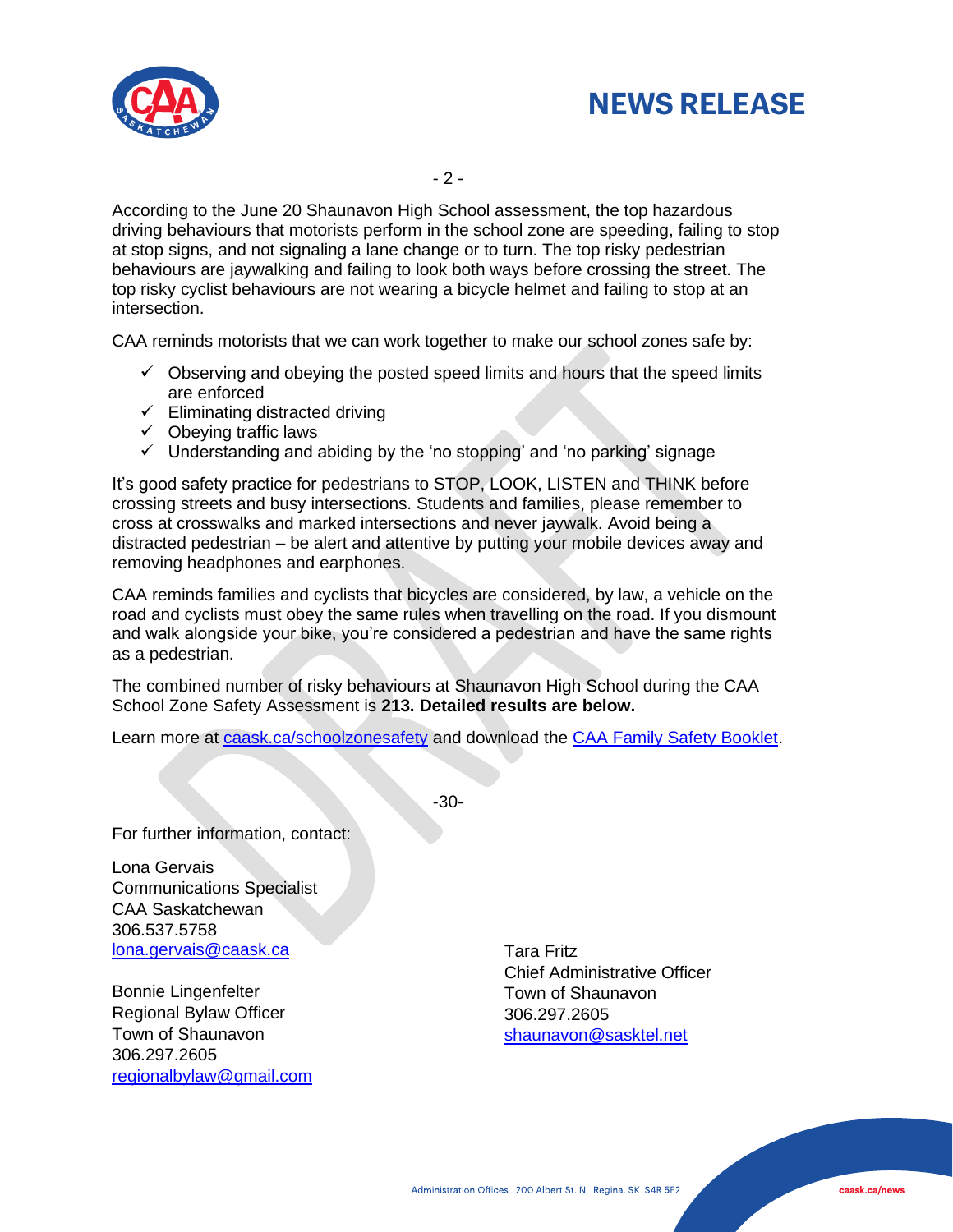



## **Shaunavon High School CAA School Zone Safety Assessment Results Monday, June 20, 2022**

- **Before School:** 8:15 a.m. to 8:50 a.m.
- **Lunch Dismissal:** 11:45 a.m. to 12:30 p.m.
- **After School:** 3:00 p.m. to 3:30 p.m.

|                                                              |                                          | <b>Number of Infractions</b>   |                           |                               |                |  |  |
|--------------------------------------------------------------|------------------------------------------|--------------------------------|---------------------------|-------------------------------|----------------|--|--|
|                                                              |                                          | <b>Before</b><br><b>School</b> | Lunch<br><b>Dismissal</b> | <b>After</b><br><b>School</b> | <b>Total</b>   |  |  |
| <b>CATEGORY #1 - RISKY BEHAVIOURS: MOTORISTS</b>             |                                          |                                |                           |                               |                |  |  |
| <b>Speeding</b>                                              | <b>Speeding</b>                          | 25                             | n/a                       | 18                            | 43             |  |  |
| <b>Stopping</b><br><b>Violations</b>                         | Stopping in bus zone                     | 11                             | $\Omega$                  | $\mathbf 0$                   | 11             |  |  |
|                                                              | Stopping in a crosswalk                  | $\overline{2}$                 | $\overline{0}$            | $\overline{0}$                | $\overline{2}$ |  |  |
| <b>Disobeying</b><br><b>Road Rules &amp;</b><br><b>Signs</b> | Fail to stop at stop sign                | 17                             | 9                         | 11                            | 37             |  |  |
|                                                              | Doesn't yield or stop                    | 3                              | $\overline{0}$            | $\overline{7}$                | 10             |  |  |
|                                                              | Doesn't signal to turn                   | 16                             | $\Omega$                  | 10                            | 26             |  |  |
|                                                              | Turning when unsafe                      | 1                              | $\Omega$                  | $\overline{2}$                | 3              |  |  |
|                                                              | Doesn't signal lane change               | 20                             | 1                         | 6                             | 27             |  |  |
|                                                              | Parked in bus stop                       | $\mathbf{0}$                   | 11                        | $\overline{0}$                | 11             |  |  |
| <b>Motorists</b><br><b>Distractions</b><br>and Other         | <b>Texting/talking while</b><br>driving  | $\overline{0}$                 | $\overline{0}$            | 1                             | 1              |  |  |
|                                                              | Not wearing a seatbelt                   | $\overline{0}$                 | 1                         | $\overline{0}$                | 1              |  |  |
| <b>Unsafe Drop</b><br><b>Off/ Pick Up</b>                    | Drop off/pickup on the<br>street or lane | $\overline{2}$                 | $\overline{0}$            | 1                             | 3              |  |  |
|                                                              | Other unsafe drop off or<br>pick up      | 1                              | $\Omega$                  | 1                             | $\overline{2}$ |  |  |
| <b>TOTAL MOTORIST INFRACTIONS</b>                            |                                          | 98                             | 23                        | 57                            | 178            |  |  |